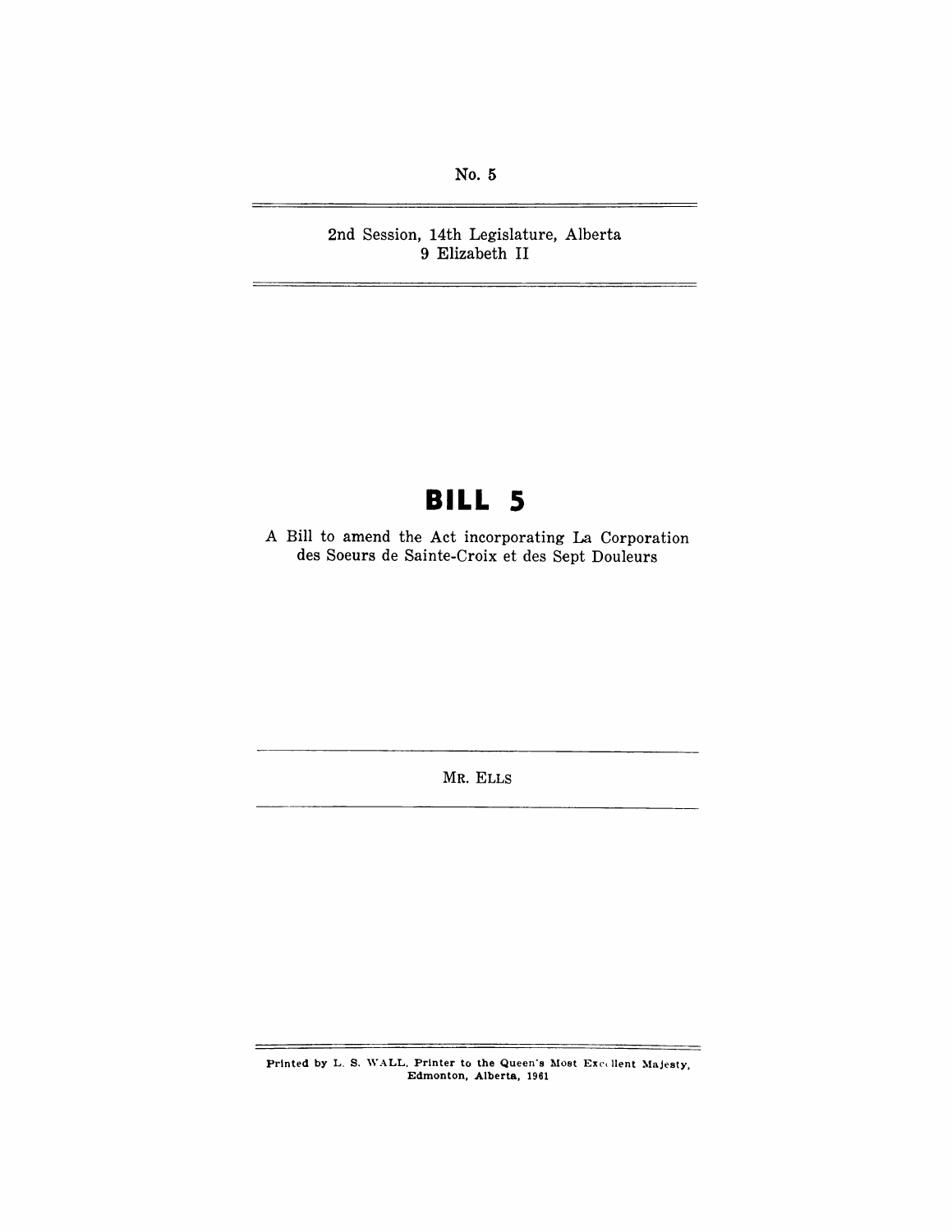### **BILL**

#### No.5 of 1961

An Act to amend the Act incorporating La Corporation des Soeurs de Sainte-Croix et des Sept Douleurs

#### *(Assented to* , 1961)

WHEREAS a petition has been presented by La Cor- Preamble poration des Soeurs de Sainte-Croix et des Sept Douleurs praying for an amendment to Chapter 116 of the Statutes of Alberta, 1957, being an Act to incorporate La Corporation des Soeurs de Sainte-Croix et des Sept Douleurs; and

WHEREAS it is expedient to grant the prayer of the said petition;

THEREFORE, Her Majesty, by and with the advice and consent of the Legislative Assembly of the Province of Alberta, enacts as follows:

1. An Act to incorporate La Corporation des Soeurs de New section<br>into Croix at des Sept. Doulours, being shorter 116 of <sup>15a</sup> Sainte-Croix et des Sept Douleurs, being chapter 116 of the Statutes of Alberta, 1957, is amended by adding the following new section immediately after section 15:

15a. (1) The land, not exceeding 3.03 acres in extent, **Examption** together with the buildings, equipment and furnishings of, taxation and belonging to the corporation and located in the Village of Donnelly, in the Province of Alberta, and consisting of the land described in Certificate of Title No. 219-H-169, so long as the same are exclusively used for educational purposes, shall be exempt from taxation, except local improvement taxes and taxes pertaining to minerals, and shall be deemed to have been so exempt as of the first day of January, 1960.

(2) The corporation shall be responsible for the medical and hospital services of the members of the corporation or any person on the staff of the corporation and shall indemnify the Village of Donnelly for any medical or hospital expenses incurred by the said Village of Donnelly from any hospitalization or medical expenditure incurred by it in respect of any such member or person.

2. This Act comes into force on the day upon which Coming it is assented to. Into force